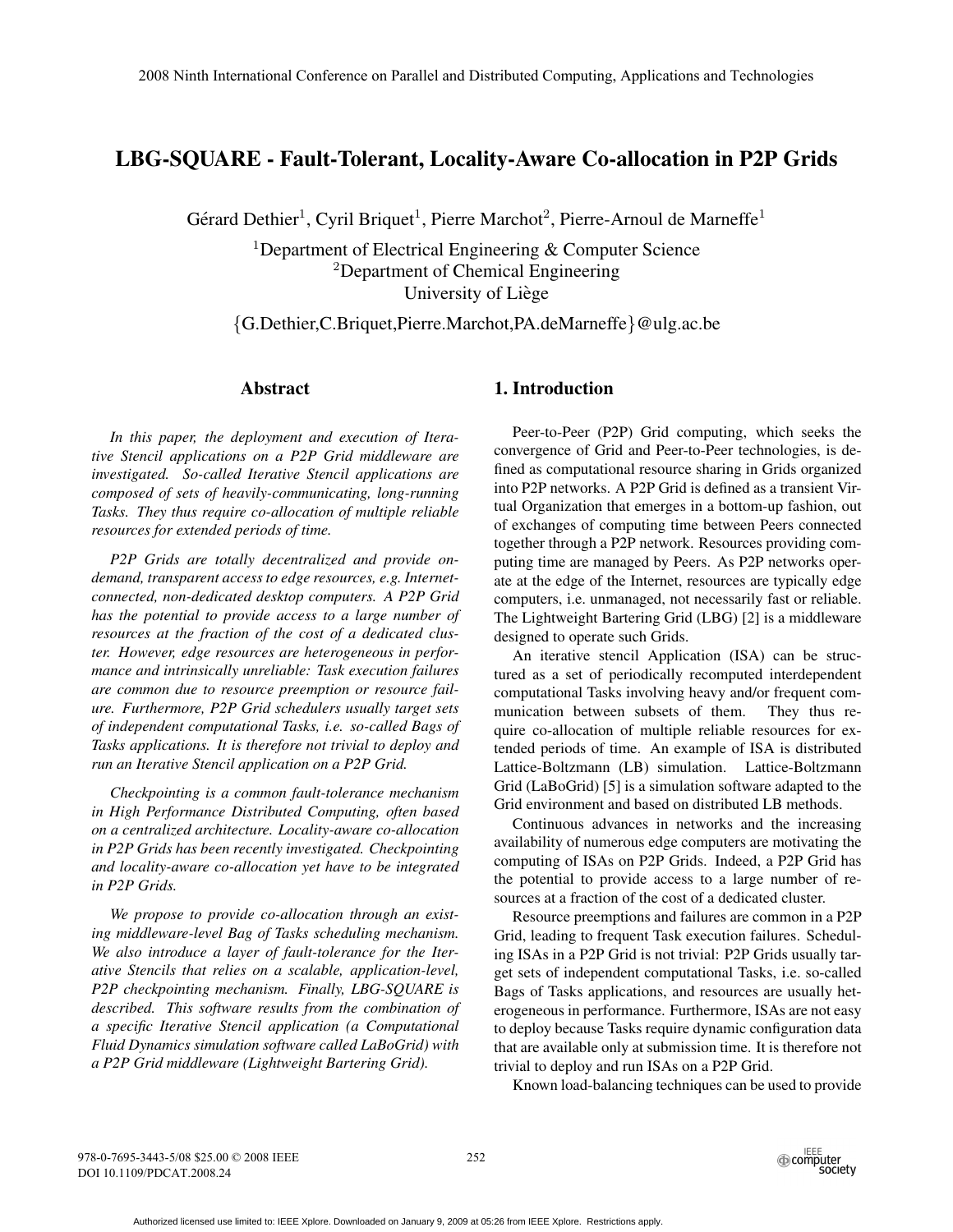locality-aware co-allocation in a P2P Grid. Checkpointing can be used to provide fault tolerance, but requires to be highly scalable and adaptive to a resource environment that can vary at runtime.

The rest of the paper is structured as follows. We show in Section 2 how a P2P Grid middleware can provide localityaware resource co-allocation for ISAs. We introduce a layer of fault-tolerance for ISAs deployed in a P2P Grid. It is based on a highly scalable, application-level, P2P checkpointing mechanism described in Section 3. The software resulting from the combination of LaBoGrid with LBG, LBG-SQUARE, is described in Section 4. The proposed mechanisms are general and can be adapted to any ISA. Experimental results are detailed in Section 5. A brief conclusion is given in Section 6.

### 2. Co-allocation for Iterative Stencils

### 2.1. P2P Grids

A P2P Grid is composed of Peers and resources. Resources are worker computers that run Tasks, and thus provide computing time. As stated in the introduction, resources of a P2P Grid are edge computers that are not necessarily fast or reliable. A Peer manages a set of resources on the behalf of user agents. Peers can share their resources with bartering [4, 2, 3] or market-based methods [3]. Bartering consists of fully distributed, non-monetary exchanges of computing time, and thus does not need a central bank. Peers first use their own resources to compute Tasks submitted by user agents. At peak time, a Peer can consume computing time from other Peers, and supply it back later, at times of low demand levels.

The Lightweight Bartering Grid [2] (LBG) is a recent P2P Grid middleware. Running the LBG middleware enables to make a computer part of the Grid as a Peer or a resource. The Task model in LBG is the Bag of Tasks (BoT), i.e. an application constituted by a set of independent computational Tasks. Task execution is dedicated at the resource level, meaning that at most one Task can be run by a given resource at any time. There is an implicit support for co-allocation in LBG, as a Peer always tries to compute a BoT as fast as possible. When a user agent submits a Bag of Tasks to a Peer, the Peer schedules Tasks to its own resources, preempting the execution of external Tasks (i.e. submitted by other Peers) if necessary, and as defined by its scheduling policy. As long as a Peer has queued Tasks without local resources to run them, it contacts other Peers and asks to submit these Tasks. When a Peer accepts to supply some computing time to compute an external Task, it queues it in a separate queue. If a Peer has queued external Tasks and available resources and no queued local Tasks, it schedules the external Tasks to its available resources.



The LBG middleware supports Java-programmed Tasks. In practice, any Java application can be easily prepared to be run on the Grid. One Java class is selected as an entry point by implementing a given interface. All Java classes must be packaged into a jar file. Resources run Tasks in a dedicated Java Virtual Machine, separate from the middleware. A security policy is enforced to sandbox Task execution, i.e. to restrict interactions with its environment. Controlled access to a local storage for temporary files is authorized.

### 2.2. Grid-enabled Lattice-Boltzmann

Computational fluid dynamics (CFD) is a branch of fluid mechanics, based on numerical methods, that deals with problems involving fluid flows. LB simulation methods constitute a family of CFD methods that can deal with complex models and are easily parallelizable. An LB simulation can be structured as an ISA because a stencil application updates every point of a regular grid in function of a weighted subset of nearby points. LB methods use lattices to represent a discretized space, each point of the lattice having some information and being iteratively updated using the current information of the neighboring points. The lattice is partitioned into a set of data blocks, each of which is associated to a Task. Each ISA's Task is connected to a subset of the other ISA's Tasks, also called its neighbors. As these Tasks are tightly interdependent, robust execution is required.

LaBoGrid is a Grid-enabled LB simulation system. It is essentially based on two main software components (see Figure 1): the LB Controller (LBC) and the LB Distributed Agent (LBDA). Each Task of the ISA is actually an LBDA. The LBC generates a computing model from initial parameters. This model is a lattice representing discretized space. Figure 2 shows a node of a 3D lattice and how it is connected to its neighbors (in this case, each node has 18 neighbors). The LBC slices model data into data blocks (pieces of the initial lattice) and distributes them to multiple LBDAs. The sliced model data are the smallest indivisible data units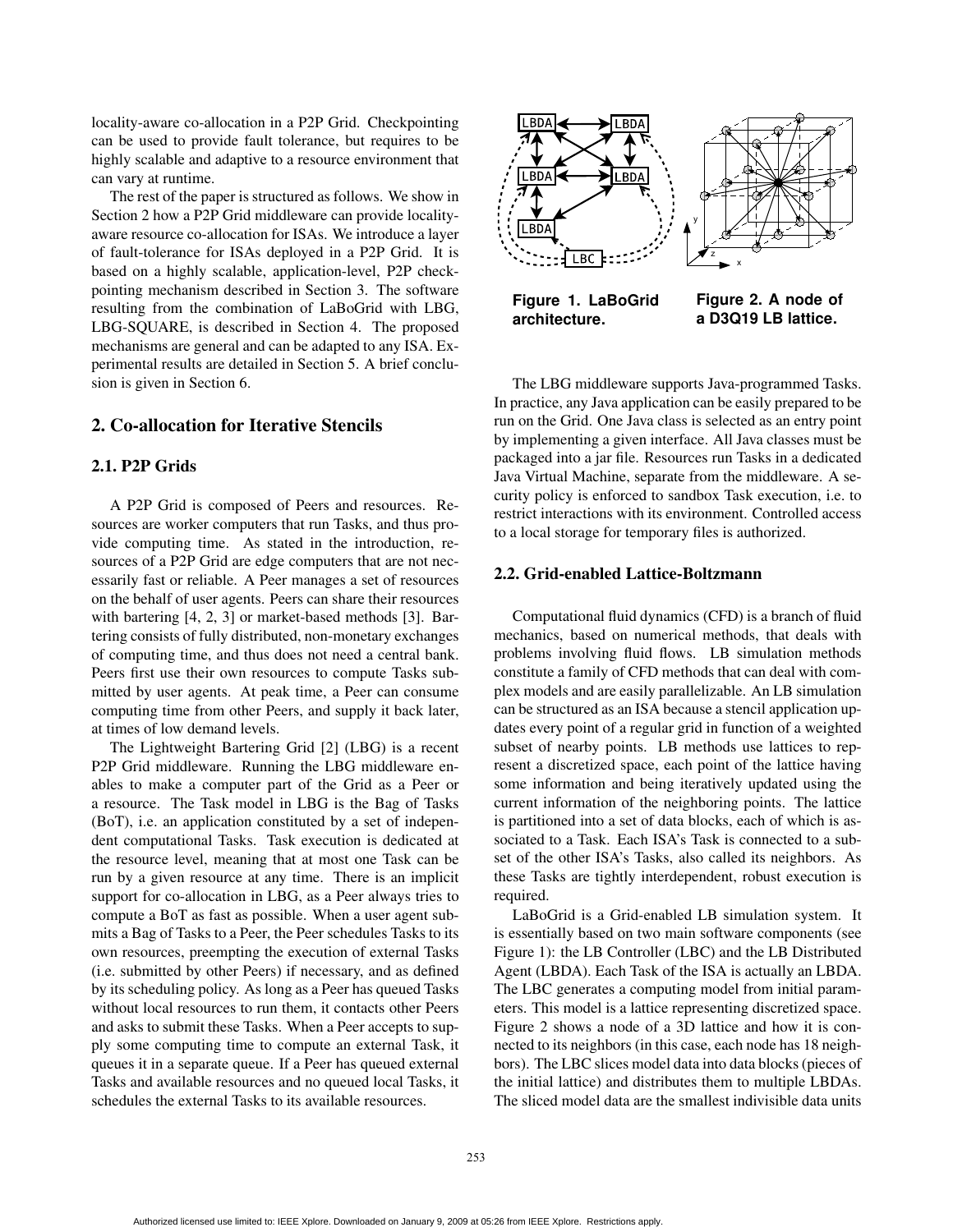to process. Performance variability of the resources can be taken into account by balancing data between Tasks.

Efficient load balancing is very important because load imbalance has a strongly negative impact on performance. The slowest LBDA will eventually slow down the whole LaBoGrid. Load rebalancing should thus be done as soon as new resources are used but not too often because of the high cost of updating the state of all LBDAs. A recently proposed algorithm [5] is to balance data between Tasks, according to performance models provided by dynamic benchmarks of available resources.

Deploying LaBoGrid essentially consists of deploying all LBDAs. Once they are deployed and have downloaded initial data from the LBC, LBDAs communicate together at runtime after each iteration of the LB simulation to exchange data. Upon completion, all LBDAs upload results to the LBC, which stores them into a database.

To maximize parallelization of the processing of data blocks, a large number of computers are required. In order to avoid frequent load rebalancing, these computers should all be available from the beginning of the LB simulation until its completion. Co-allocation [6] consists of ensuring simultaneous access to multiple computers for a certain duration.

# 2.3. Structuring a set of LBDAs as a Bag of (Long-Running) Tasks

Resources can be provided to run the LBDAs by structuring a set of LBDAs as a Bag of Tasks submitted to the Lightweight Bartering Grid middleware (see Figure 3). Running one distributed computing middleware as one Task of another distributed computing middleware is a common pattern. However, it introduces issues related to firewall traversal that are common to all Grid middlewares. The LBG middleware should be able to ask the underlying O.S. level and/or network-level security infrastructure to temporarily open TCP ports that can be used by Grid applications.

Another issue is that it is very difficult to predict which resource of which Peer will run a given LBDA. It means that the LBC cannot balance the load before LBDAs have been actually deployed on resources. This is why, once deployed, all LBDAs have to first contact the LBC to signal their availability. After having submitted a BoT, the LBC systematically benchmarks the new resources as they become available, including during the execution of the LB simulation. The LBC then performs load balancing and uploads initial data to the deployed LBDAs. Co-allocation is thus augmented with locality-awareness through the combination of benchmarking and subsequent load rebalancing.

Yet another issue is that there is no support for communications between Tasks in the Lightweight Bartering Grid.



**Figure 3. Organization of LBG-SQUARE.**

But, as communications are needed between pairs of running Tasks (as opposed to communications between a completed Task and a Task about to be started), LBDAs can directly communicate with one another. To enable this, the LBC communicates to each LBDA the IP address and TCP port of its neighbors along with the initial data.

### 3. Fault-Tolerance for Iterative Stencils

Task execution failure does not only delay the completion of an ISA (just like a Bag of Tasks), it also suspends the execution of all Tasks (unlike a Bag of Tasks). A common way for ISAs to deal with Task execution failure is the checkpoint/restart mechanism illustrated in Figure 4. A few application-independent fault-tolerance mechanisms for ISAs have been proposed [1, 8, 7] but, to the best of our knowledge, not in P2P Grids.

#### 3.1. Checkpointing and Fault Recovery

The state of every Task is periodically replicated and stored (checkpoint events), possibly multiple times. Checkpointing can be controlled at multiple levels: It could be application-level checkpointing, or transparent (i.e. middleware-level or O.S.-level) checkpointing. Application-level checkpointing must be implemented by Grid application developers. It enables more control and flexibility in the timing, selection and recovery of replicated data [9]. It is thus used in LaBoGrid.

Upon Task execution failure, the execution of the involved Tasks is suspended. This often encompasses all Tasks, not only failed Tasks. The last stored consistent state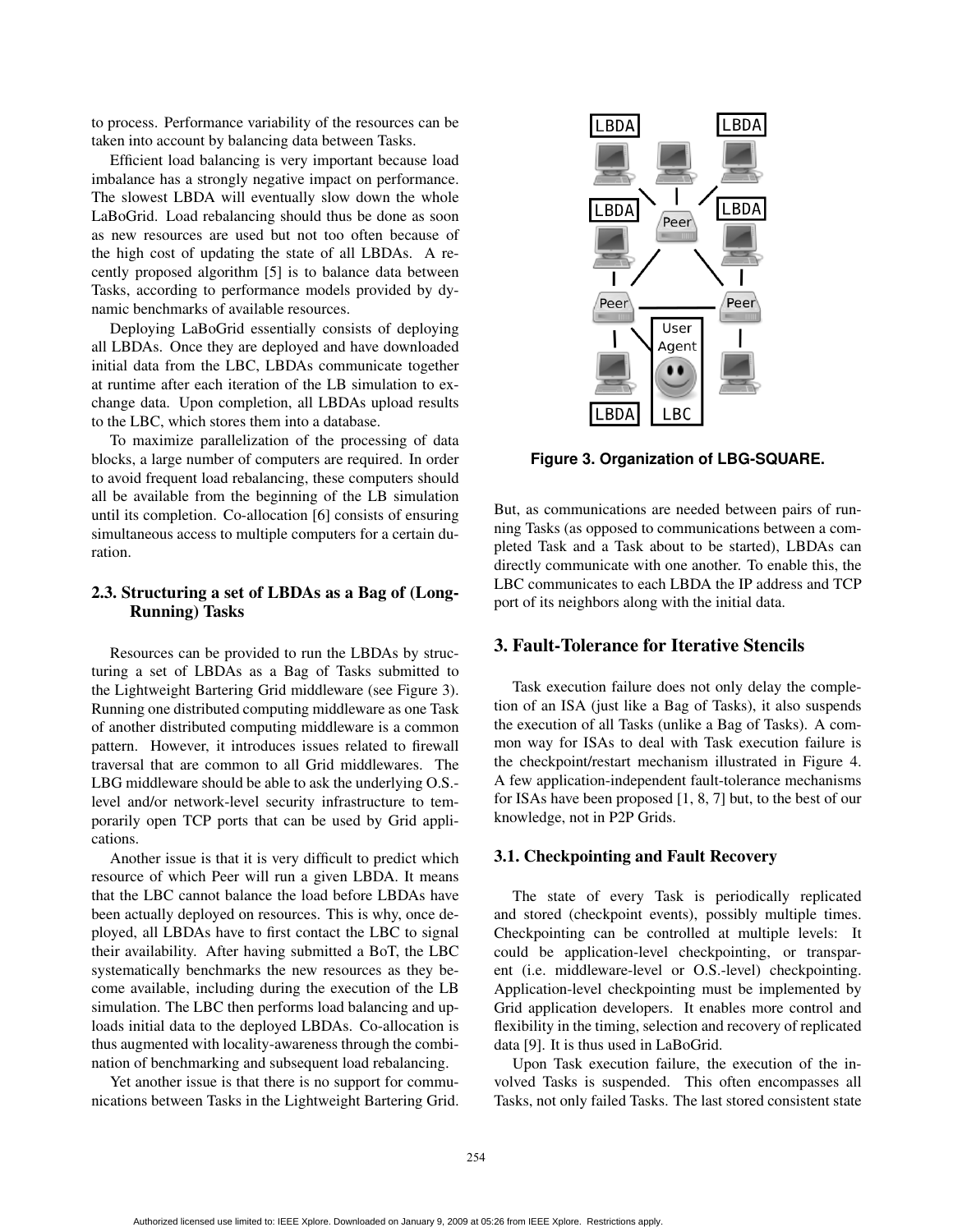

**Figure 4. Checkpoint/restart mechanism.**

of every Task is reloaded from one of the existing replicas to an available resource. The execution of all Tasks is then restarted.

#### 3.2. Design Parameters

An important design choice is whether to centralize or distribute the storage of Tasks state. Centralized checkpointing is not a good choice as the amount of data that should be stored is very large. More importantly, it is not scalable [8] on large distributed systems like Grids.

The degree of fault-tolerance, i.e. the maximum number of simultaneous Task execution failures that can be tolerated, depends on the number of replicas of each Task. There is a trade-off similar to that of the Error-Correcting Codes: Higher fault-tolerance has a higher cost in terms of data redundancy. Moreover, checkpointing can be disk-based or diskless. Diskless checkpointing [9] avoids the longer access times associated with disk-based data storage. The drawback is the need for larger amounts of available memory.

Given that (1) there is little control off the amount of RAM available on computers at the edge of the Internet and dedicated to the Task (in the order of 500 MBytes of dedicated RAM), (2) the size of LaBoGrid checkpoints can greatly vary (from a few MBytes to more than 100 MBytes) given the amount of available resources and the size of the lattice to be used for a simulation and (3) there would be several replicas to assign to each resource in addition to the current Task state, we currently select disk-based checkpointing.

An approach where disk-based or memory-based checkpointing is chosen given the amount of available RAM can be imagined. However, it is beyond the scope of this paper.

We propose an application-level disk-based checkpointing mechanism, with a P2P checkpointing topology [8], where each resource acts as both a consumer and supplier



**Figure 5. Resource graph of a P2P Grid.**

of replica storage. However, a centralized controller (LBC) has to decide which resource stores the state of its Task on which other resources. In the context of LaBoGrid, the LBC can communicate state replication decisions to all Tasks along with initial data, at no extra cost. Given the robustness/cost trade-off, every LBDA stores a limited number of replicas of its state to other resources. Our proposed checkpointing architecture is thus potentially scalable.

#### 3.3. Management Graphs of LB Simulations

The *model graph* describes the slicing of the initial data of an LB simulation into data blocks, and their interconnections.

The *resource graph* describes the resources obtained from the P2P Grid (see Figure 5) that run the LBDAs. Its nodes are weighted with performance cost (i.e. estimated speed resulting from benchmarking [5]).

The *computation graph* assigns data blocks to resources. It is a partial subgraph of the resource graph. A mapping of the nodes of the model graph to the nodes of the resource graph indicates which resources will be used. Edges of the resource graph are selected according to the connectivity defined by the model graph. These edges are then added to link the selected resources. The mapping of the nodes of the model graph to the nodes of the resource graph is computed in order to minimize processing time. This optimally balances or rebalances the computing times of all Tasks.

The *checkpointing graph* describes the number and location of replicas of the state of every Task. The nodes of the graph are the Tasks. The directed edges indicate to which other Tasks a Task saves its state. It is constructed in two steps: first balancing, at the Peer-level, the number of replicas stored on each resource, then uniformly spreading inbound replicas among the resources of each Peer.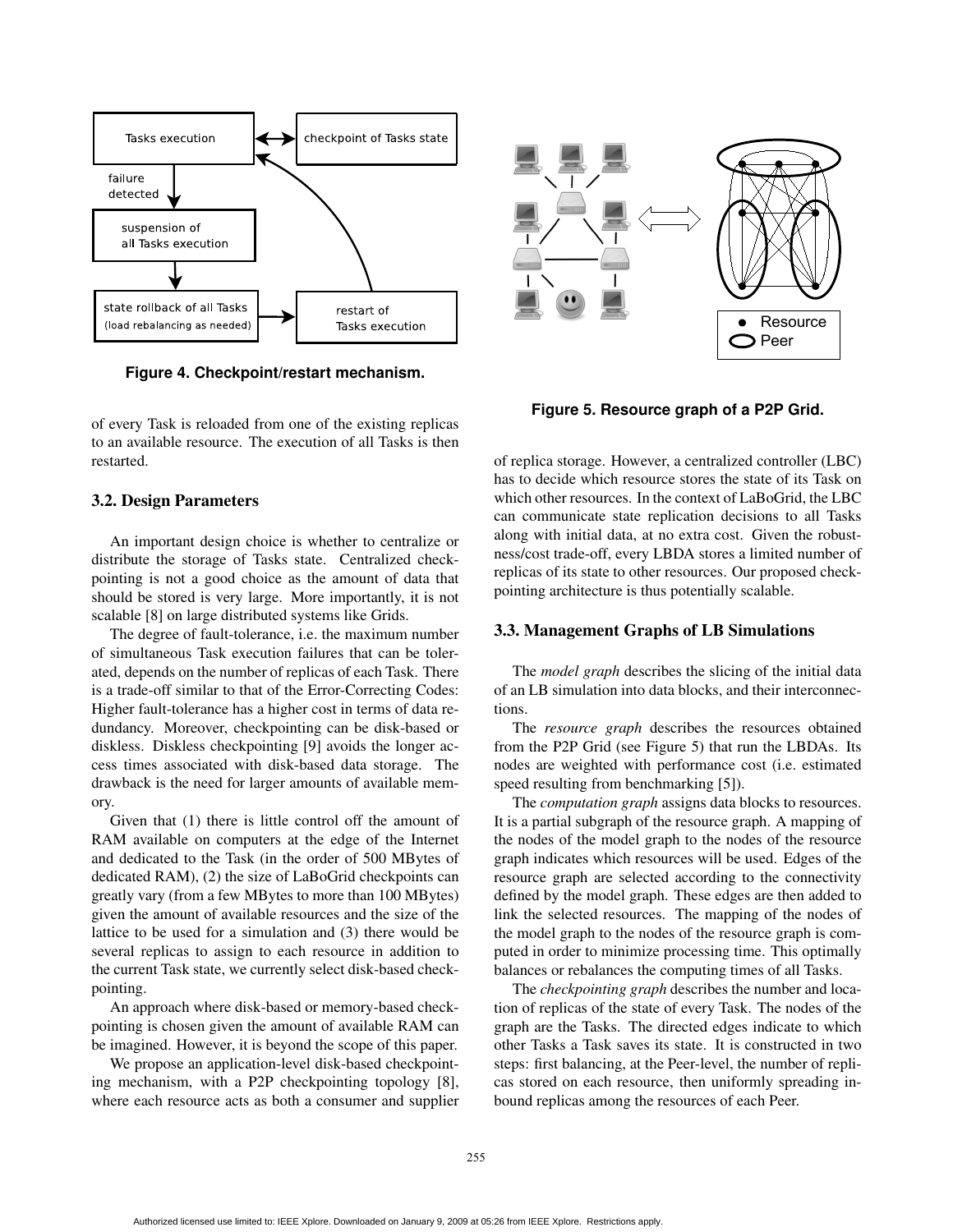

**Figure 6. Management graphs.**

The model, computation and checkpointing graphs illustrated in Figure 6 are based on the P2P Grid of Figure 3 and resource graph of Figure 5. The nodes of the model graph are data blocks. This graph is non-directed. The nodes of the computation graph are the resources provided by the P2P Grid. This graph is also non-directed. The nodes of the checkpointing graph are the same as the computation graph ones. They are grouped by Peer. This graph is directed.

The resource graph varies over time because of Task execution failures or deployment of new LBDAs. By definition, the computation and checkpointing graphs must also be subsequently recomputed.

Task execution failure can arise from crashes of single resources, or from the simultaneous preemption of multiple resources of a supplier Peer which has an urgent need for its own resources. Therefore, the construction of the checkpointing graph must also ensure that replicas of the state of a Task running on a given resource of a given supplier Peer are preferably stored on resources of other supplier Peers. Even if one Peer preempts all Tasks running on its resources, state replicas will hopefully be available on other Peers' resources.

# 4. Implementation of LBG-SQUARE

LBG-SQUARE is the software resulting from the combination of the Lightweight Bartering Grid and the LaBo-

Grid middlewares. It arises from the structuring of a set of LBDAs as a Bag of Tasks. Supplementary coding to support LBG-SQUARE was completed in half a day, which is impressive given the complexity of these two separate middlewares. It essentially involved the writing of a component enabling the LBC to submit Jobs. However, the two middlewares are independent. Load balancing and fault-tolerance are handled by LaBoGrid. Moreover, LBDAs communicate directly with one another, although middleware support could enable the LBDAs to cooperate with the security infrastructure.

### 4.1. Fault Recovery

In order to provide fault-tolerance upon fault detection, the LBC initiates and coordinates fault recovery operations as explained in Section 3. The LBC temporizes for a short period after detecting a failure of Task execution in order to handle multiple simultaneous Task execution failures. It then submits a new BoT to obtain resources. After a timeout has been exceeded, the computation and checkpointing graphs are recomputed. The LBC then communicates to the LBDAs (including the newly deployed ones) from which other LBDA to download their starting state. The LBC also informs each LBDA of its neighbors in the new computation and checkpointing graphs. When all LBDAs have completed their state rollback, the LBC restarts their execution.

It is important to remark that the described operations are generic to any ISA, and only some implementation details are specific to LaBoGrid. The LBG-SQUARE architecture is completely decentralized under non-faulty conditions. Upon fault detection, the LBC centrally coordinates fault recovery operations. The LBC sends small control messages, which constitute a very low overhead. It is not directly involved in the actual transfers of replicas of Task state; the LBDAs perform these transfers. The LBG-SQUARE architecture is thus fully decentralized for data transfers under faulty conditions. In any case, the LBG-SQUARE architecture is potentially scalable because LBDAs act autonomously and in a P2P fashion.

# 5. Experimental Results

To illustrate the practical benefits of LBG-SQUARE, distributed checkpointing is compared to centralized checkpointing in terms of execution time of the same Job in a Grid. The execution time is also observed in case of execution failure.

The Lightweight Bartering Grid middleware is deployed on a set of 49 PCs (27 Pentium IV CPU, with 1GB RAM for resources, and 22 Pentium Celeron with 512MB RAM for Peers, user agent and more resources), connected with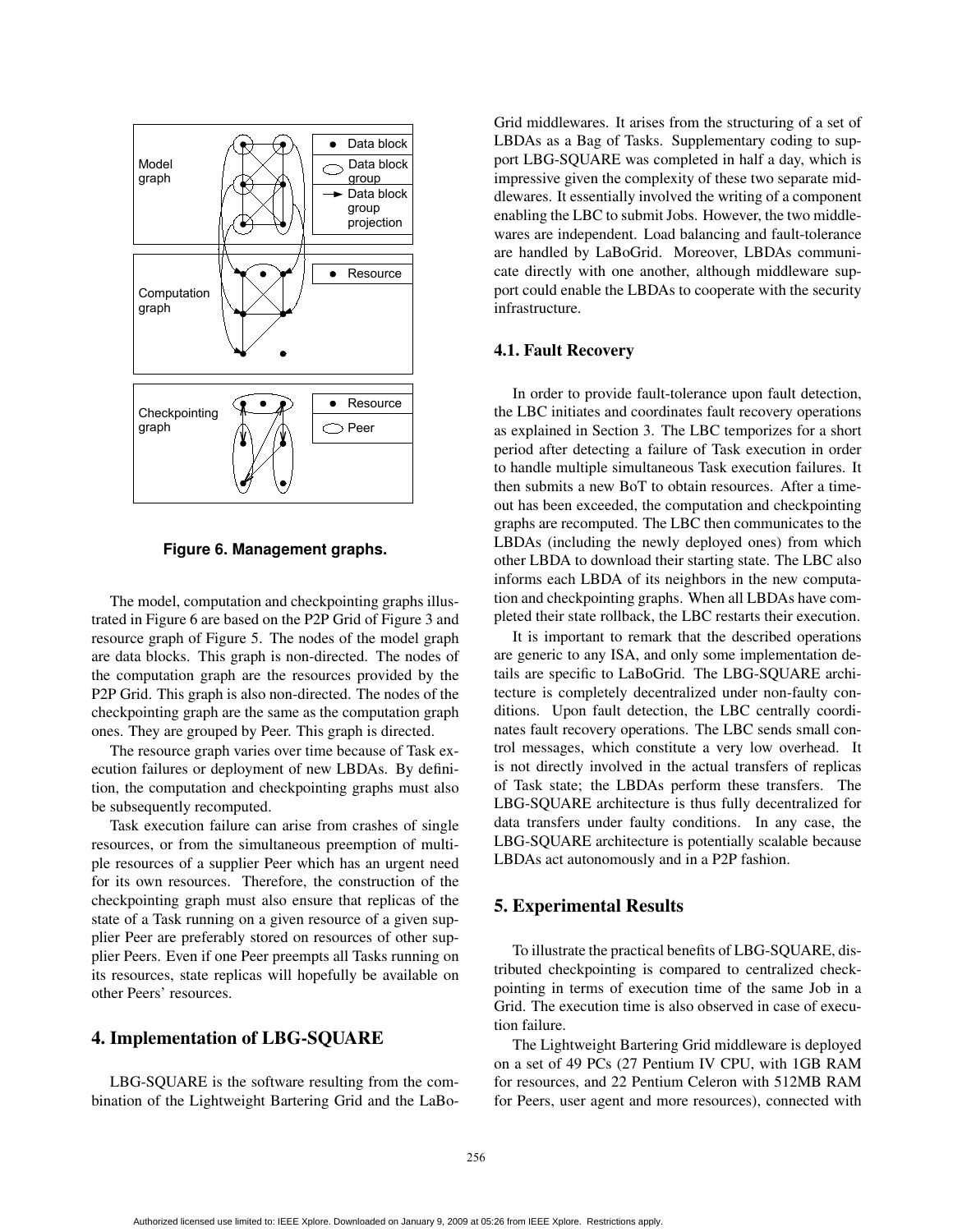

**Figure 7. Execution times with distributed and centralized checkpointing.**

a 100 Mbps switched-Ethernet network. A Grid of 8 Peers with 5 resources each is used.

The faulty nature of P2P Grids is simulated by interrupting artificially some tasks running on the resources.

The LaBoGrid Job executed in each experiment is an LB simulation on a lattice of  $200 \times 200 \times 200$  nodes. The simulation is run for 100 iterations.

Note that "real-life" simulations use larger lattices and are generally run for 10000 iterations. Thus, they can run for several hours up to a few days. The results presented below show Jobs completed after 3 minutes which is not typical for this kind of application. It is however sufficient to illustrate the behavior of LBG-SQUARE with various replication parameters and failure conditions.

#### 5.1. Distributed and Centralized Checkpointing

The Job is executed using distributed checkpointing and replication degrees 1, 2, 3, and 4. The replication degree bounds the number of Peers that could simultaneously stop supplying resources to the ISA without affecting its completion. The centralized case is a particular case of replication with degree 1 where all Tasks store their replica on the same machine, the LBC's one (which is not part of the Grid). The checkpointing period is fixed at 10 (one checkpoint every 10 iterations). This means there are 10 replications during the Job execution which runs for 100 iterations. Figure 7 gives the execution times of the Job using the given parameters and with compressed and uncompressed state data.

With uncompressed state data (around 20MB per Task state), the distributed checkpointing technique has an overhead in execution time that is much smaller than the overhead with centralized checkpointing. However, comparing cases of uncompressed data, with a replication degree of 4, the execution time is twice as long as the execution time without state replication. Such penalty is probably not acceptable in practice.



**Figure 8. Execution times with execution failure.**

When state data are compressed before the replication (around 60KB per Task state, 0.3% of uncompressed data size), the overhead of replication is quite the same in all cases (centralized and distributed checkpointing) and remains very small. The state replication time is dominated by the compression time. The transmission time remains small even with centralized checkpointing. This would not have been the case if there were thousands of Tasks. The gain obtained with compression is very large in our case because of the nature of the compressed data. Compression should be used according to the reachable compression rate.

### 5.2. Execution Time in Case of Failure

The Job is executed in 2 configurations: with and without checkpointing. An execution failure is caused after a given amount of time in the 2 configurations. Distributed checkpointing is used with replication degree 1 and period 10. The execution failure consists of a very short interruption of 5 resources of a Peer, the resources are immediately available after the interruption and can thus be reused to complete the Job. Figure 8 shows the execution times for execution failures occurring after one quarter, a half and three quarters of the execution time without failure nor checkpointing (see Figure 7).

As expected, without checkpointing, the execution time increases as the execution failure occurs later in the execution. Indeed, more time is wasted (due to lost LB iterations) with a restart from the initial state. With checkpointing, the execution time remains essentially constant. As the Tasks restart from the last saved state, the amount of wasted time remains small all the time. Checkpointing introduces some overhead in execution time with state replication and state rollback but even when the execution failure occurs early, the execution times remain comparable. A long replication